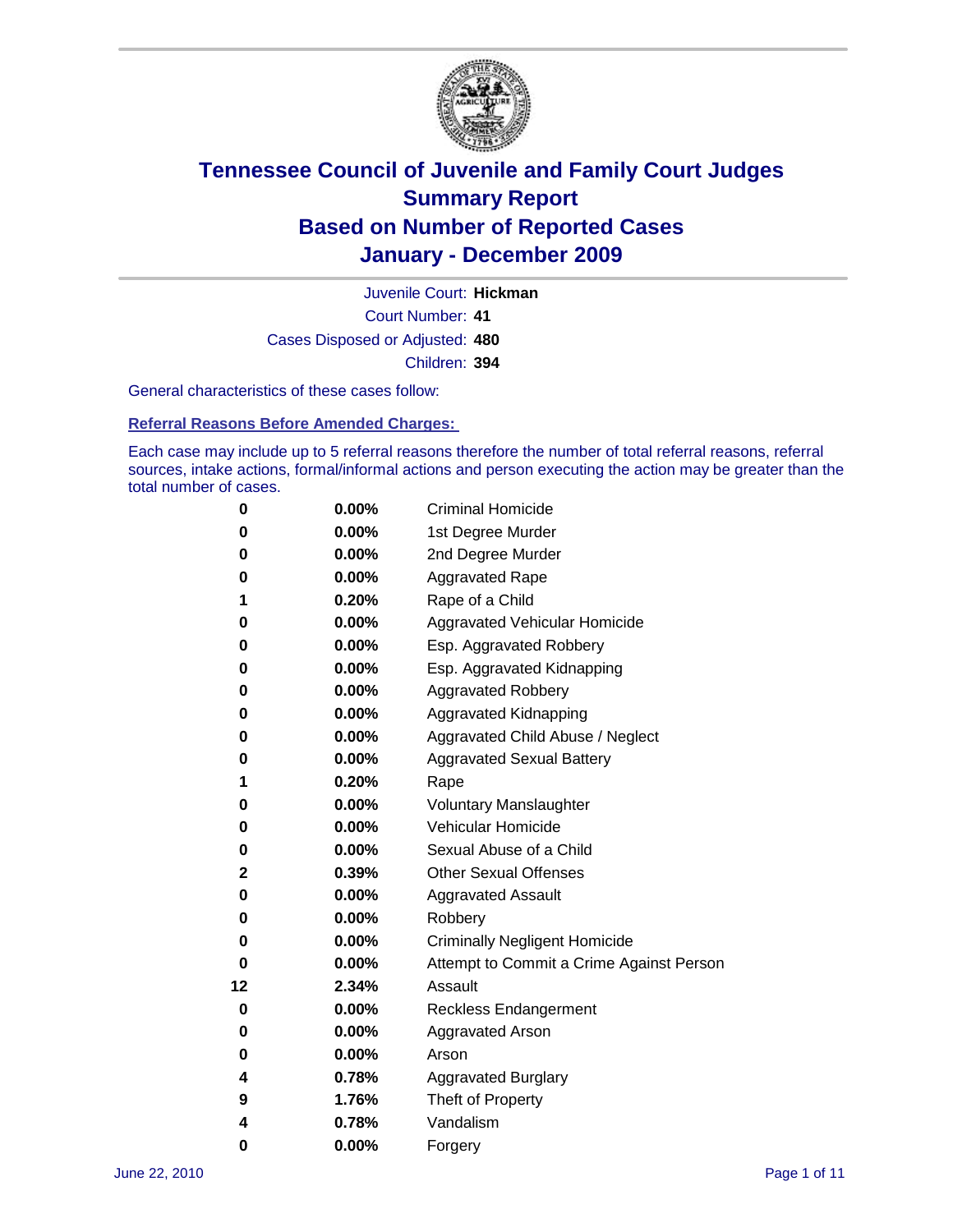

Juvenile Court: **Hickman**

Court Number: **41**

Cases Disposed or Adjusted: **480**

Children: **394**

### **Referral Reasons Before Amended Charges:**

Each case may include up to 5 referral reasons therefore the number of total referral reasons, referral sources, intake actions, formal/informal actions and person executing the action may be greater than the total number of cases.

| $\mathbf{2}$ | 0.39% | <b>Worthless Checks</b>                                     |
|--------------|-------|-------------------------------------------------------------|
| 0            | 0.00% | Illegal Possession / Fraudulent Use of Credit / Debit Cards |
| 3            | 0.59% | <b>Burglary</b>                                             |
| 0            | 0.00% | Unauthorized Use of a Vehicle                               |
| 0            | 0.00% | <b>Cruelty to Animals</b>                                   |
| 0            | 0.00% | Sale of Controlled Substances                               |
| 5            | 0.98% | <b>Other Drug Offenses</b>                                  |
| 8            | 1.56% | <b>Possession of Controlled Substances</b>                  |
| 0            | 0.00% | <b>Criminal Attempt</b>                                     |
| 3            | 0.59% | Carrying Weapons on School Property                         |
| 0            | 0.00% | Unlawful Carrying / Possession of a Weapon                  |
| 0            | 0.00% | <b>Evading Arrest</b>                                       |
| 0            | 0.00% | Escape                                                      |
| 0            | 0.00% | Driving Under Influence (DUI)                               |
| 9            | 1.76% | Possession / Consumption of Alcohol                         |
| 0            | 0.00% | Resisting Stop, Frisk, Halt, Arrest or Search               |
| 0            | 0.00% | <b>Aggravated Criminal Trespass</b>                         |
| 1            | 0.20% | Harassment                                                  |
| 0            | 0.00% | Failure to Appear                                           |
| 0            | 0.00% | Filing a False Police Report                                |
| 0            | 0.00% | Criminal Impersonation                                      |
| 12           | 2.34% | <b>Disorderly Conduct</b>                                   |
| 3            | 0.59% | <b>Criminal Trespass</b>                                    |
| 0            | 0.00% | <b>Public Intoxication</b>                                  |
| 0            | 0.00% | Gambling                                                    |
| 27           | 5.27% | <b>Traffic</b>                                              |
| 0            | 0.00% | <b>Local Ordinances</b>                                     |
| 0            | 0.00% | Violation of Wildlife Regulations                           |
| 0            | 0.00% | Contempt of Court                                           |
| 0            | 0.00% | Violation of Probation                                      |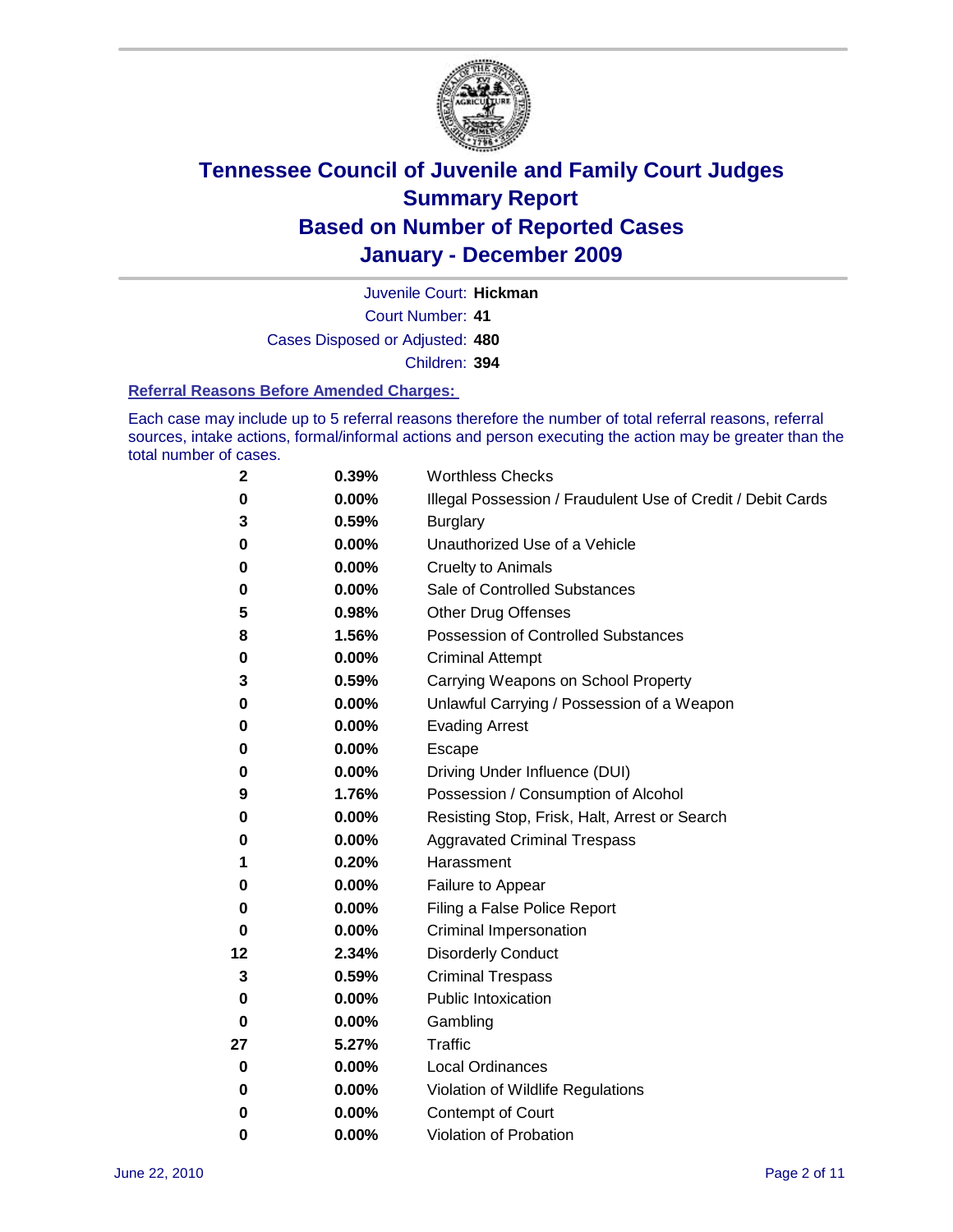

Court Number: **41** Juvenile Court: **Hickman** Cases Disposed or Adjusted: **480** Children: **394**

#### **Referral Reasons Before Amended Charges:**

Each case may include up to 5 referral reasons therefore the number of total referral reasons, referral sources, intake actions, formal/informal actions and person executing the action may be greater than the total number of cases.

| 188<br>3      | 36.72%<br>0.59% | <b>Child Support</b><br><b>Request for Medical Treatment</b>       |
|---------------|-----------------|--------------------------------------------------------------------|
| 17            | 3.32%           | Paternity / Legitimation                                           |
| 3             | 0.59%           | Visitation                                                         |
| 27            | 5.27%           | Custody                                                            |
| 0             | 0.00%           | <b>Foster Care Review</b>                                          |
| 73            | 14.26%          | <b>Administrative Review</b>                                       |
| 0             | 0.00%           | <b>Judicial Review</b>                                             |
| $\bf{0}$      | 0.00%           | Violation of Informal Adjustment                                   |
| 0             | 0.00%           | <b>Violation of Pretrial Diversion</b>                             |
| 0             | 0.00%           | <b>Termination of Parental Rights</b>                              |
| 31            | 6.05%           | Dependency / Neglect                                               |
| $\bf{0}$      | 0.00%           | <b>Physically Abused Child</b>                                     |
| $\bf{0}$      | 0.00%           | <b>Sexually Abused Child</b>                                       |
| 0             | 0.00%           | <b>Violation of Curfew</b>                                         |
| $\bf{0}$<br>7 | 0.00%<br>1.37%  | Possession of Tobacco Products<br>Violation of a Valid Court Order |
| 0             | 0.00%           | Out-of-State Runaway                                               |
| 7             | 1.37%           | In-State Runaway                                                   |
| 4             | 0.78%           | Truancy                                                            |
| 34            | 6.64%           | Unruly Behavior                                                    |
| 0             | 0.00%           | <b>Violation of Aftercare</b>                                      |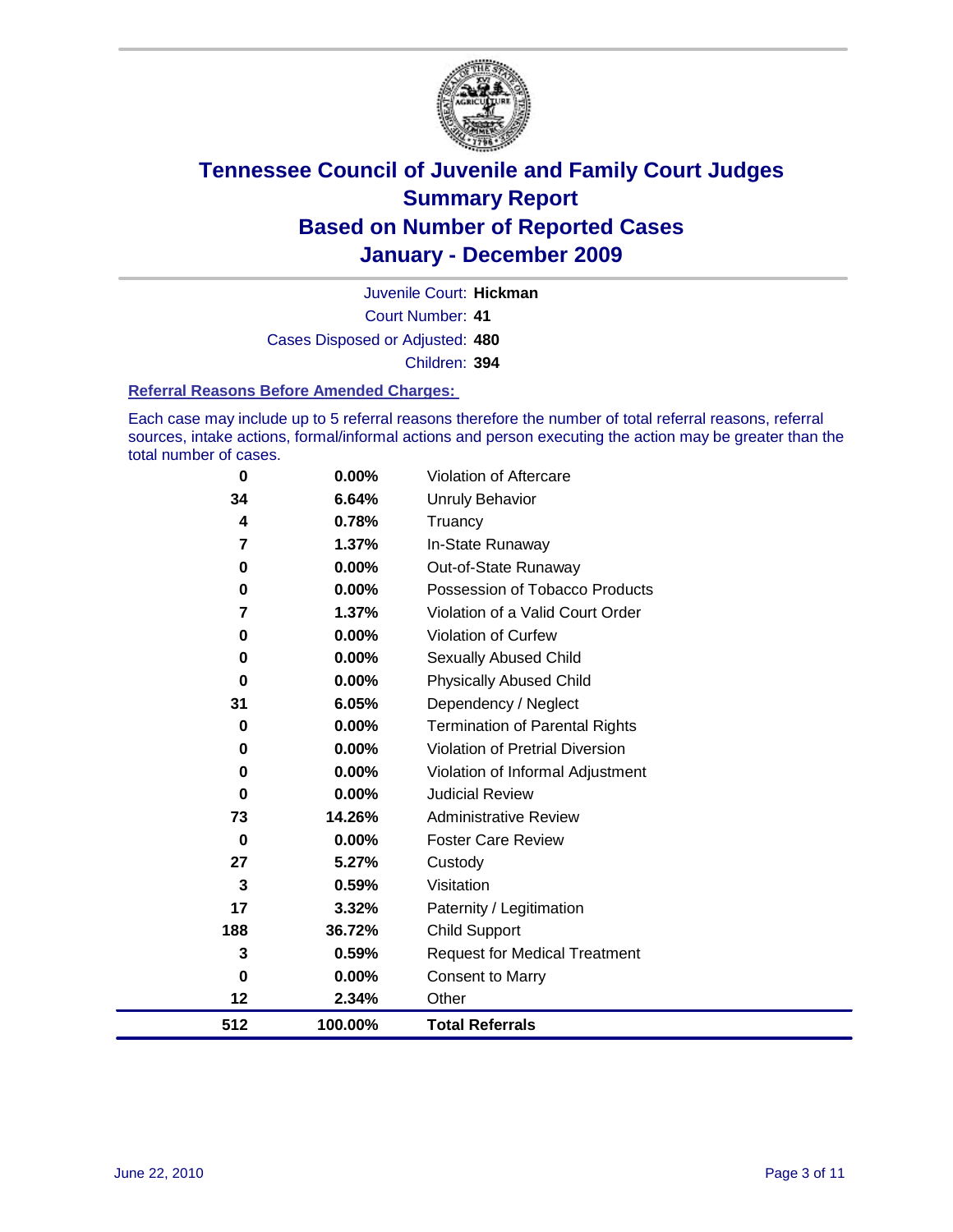

|                            | Juvenile Court: Hickman         |                                   |  |  |
|----------------------------|---------------------------------|-----------------------------------|--|--|
|                            |                                 | <b>Court Number: 41</b>           |  |  |
|                            | Cases Disposed or Adjusted: 480 |                                   |  |  |
|                            |                                 | Children: 394                     |  |  |
| <b>Referral Sources: 1</b> |                                 |                                   |  |  |
| 70                         | 13.67%                          | <b>Law Enforcement</b>            |  |  |
| 84                         | 16.41%                          | Parents                           |  |  |
| 4                          | 0.78%                           | <b>Relatives</b>                  |  |  |
| 0                          | 0.00%                           | Self                              |  |  |
| 39                         | 7.62%                           | School                            |  |  |
| 8                          | 1.56%                           | <b>CSA</b>                        |  |  |
| 60                         | 11.72%                          | <b>DCS</b>                        |  |  |
| 219                        | 42.77%                          | <b>Other State Department</b>     |  |  |
| 1                          | 0.20%                           | <b>District Attorney's Office</b> |  |  |
| 1                          | 0.20%                           | <b>Court Staff</b>                |  |  |
| 0                          | 0.00%                           | Social Agency                     |  |  |
| 0                          | 0.00%                           | <b>Other Court</b>                |  |  |
| 25                         | 4.88%                           | Victim                            |  |  |
| 0                          | 0.00%                           | Child & Parent                    |  |  |
| 0                          | 0.00%                           | Hospital                          |  |  |
| 0                          | $0.00\%$                        | Unknown                           |  |  |
| 1                          | 0.20%                           | Other                             |  |  |
| 512                        | 100.00%                         | <b>Total Referral Sources</b>     |  |  |

### **Age of Child at Referral: 2**

| 7<br>0 | 1.78%<br>$0.00\%$ | Ages 19 and Over<br><b>Unknown</b> |  |
|--------|-------------------|------------------------------------|--|
|        |                   |                                    |  |
|        |                   |                                    |  |
| 47     | 11.93%            | Ages 17 through 18                 |  |
| 62     | 15.74%            | Ages 15 through 16                 |  |
| 46     | 11.68%            | Ages 13 through 14                 |  |
| 31     | 7.87%             | Ages 11 through 12                 |  |
| 201    | 51.02%            | Ages 10 and Under                  |  |
|        |                   |                                    |  |

<sup>1</sup> If different than number of Referral Reasons (512), verify accuracy of your court's data.

<sup>2</sup> One child could be counted in multiple categories, verify accuracy of your court's data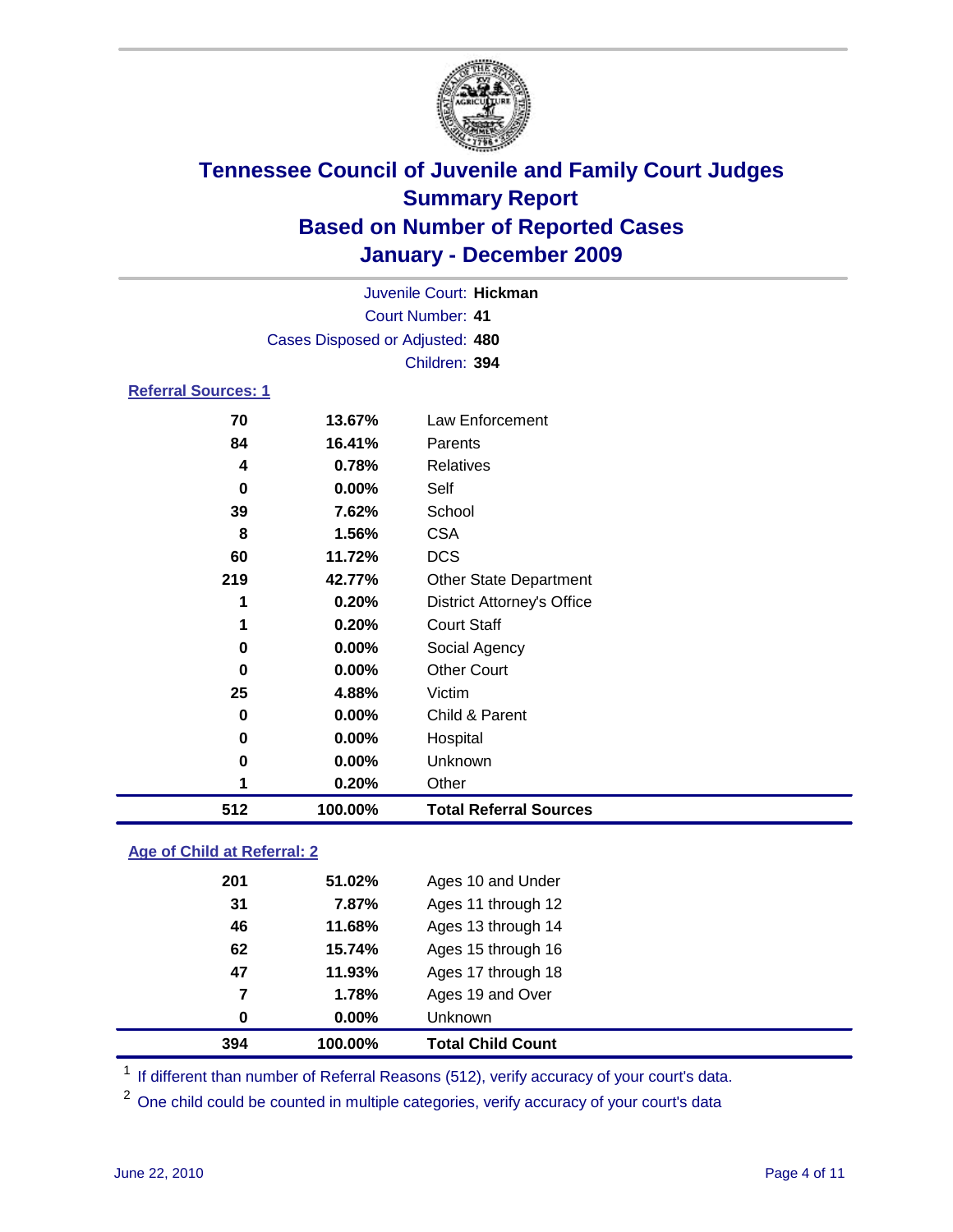

| Juvenile Court: Hickman                 |                                 |                          |  |  |  |
|-----------------------------------------|---------------------------------|--------------------------|--|--|--|
| Court Number: 41                        |                                 |                          |  |  |  |
|                                         | Cases Disposed or Adjusted: 480 |                          |  |  |  |
|                                         | Children: 394                   |                          |  |  |  |
| Sex of Child: 1                         |                                 |                          |  |  |  |
| 199                                     | 50.51%                          | Male                     |  |  |  |
| 195                                     | 49.49%                          | Female                   |  |  |  |
| $\mathbf 0$                             | 0.00%                           | Unknown                  |  |  |  |
| 394                                     | 100.00%                         | <b>Total Child Count</b> |  |  |  |
| Race of Child: 1                        |                                 |                          |  |  |  |
| 382                                     | 96.95%                          | White                    |  |  |  |
| 11                                      | 2.79%                           | African American         |  |  |  |
| $\mathbf 0$                             | 0.00%                           | Native American          |  |  |  |
| $\mathbf 0$                             | 0.00%                           | Asian                    |  |  |  |
| 1                                       | 0.25%                           | Mixed                    |  |  |  |
| $\mathbf 0$                             | 0.00%                           | Unknown                  |  |  |  |
| 394                                     | 100.00%                         | <b>Total Child Count</b> |  |  |  |
| <b>Hispanic Origin: 1</b>               |                                 |                          |  |  |  |
| $\mathbf{2}$                            | 0.51%                           | Yes                      |  |  |  |
| 392                                     | 99.49%                          | No                       |  |  |  |
| $\mathbf 0$                             | 0.00%                           | Unknown                  |  |  |  |
| 394                                     | 100.00%                         | <b>Total Child Count</b> |  |  |  |
| <b>School Enrollment of Children: 1</b> |                                 |                          |  |  |  |
| 266                                     | 67.51%                          | Yes                      |  |  |  |
| 124                                     | 31.47%                          | No                       |  |  |  |
| 4                                       | 1.02%                           | Unknown                  |  |  |  |
| 394                                     | 100.00%                         | <b>Total Child Count</b> |  |  |  |

One child could be counted in multiple categories, verify accuracy of your court's data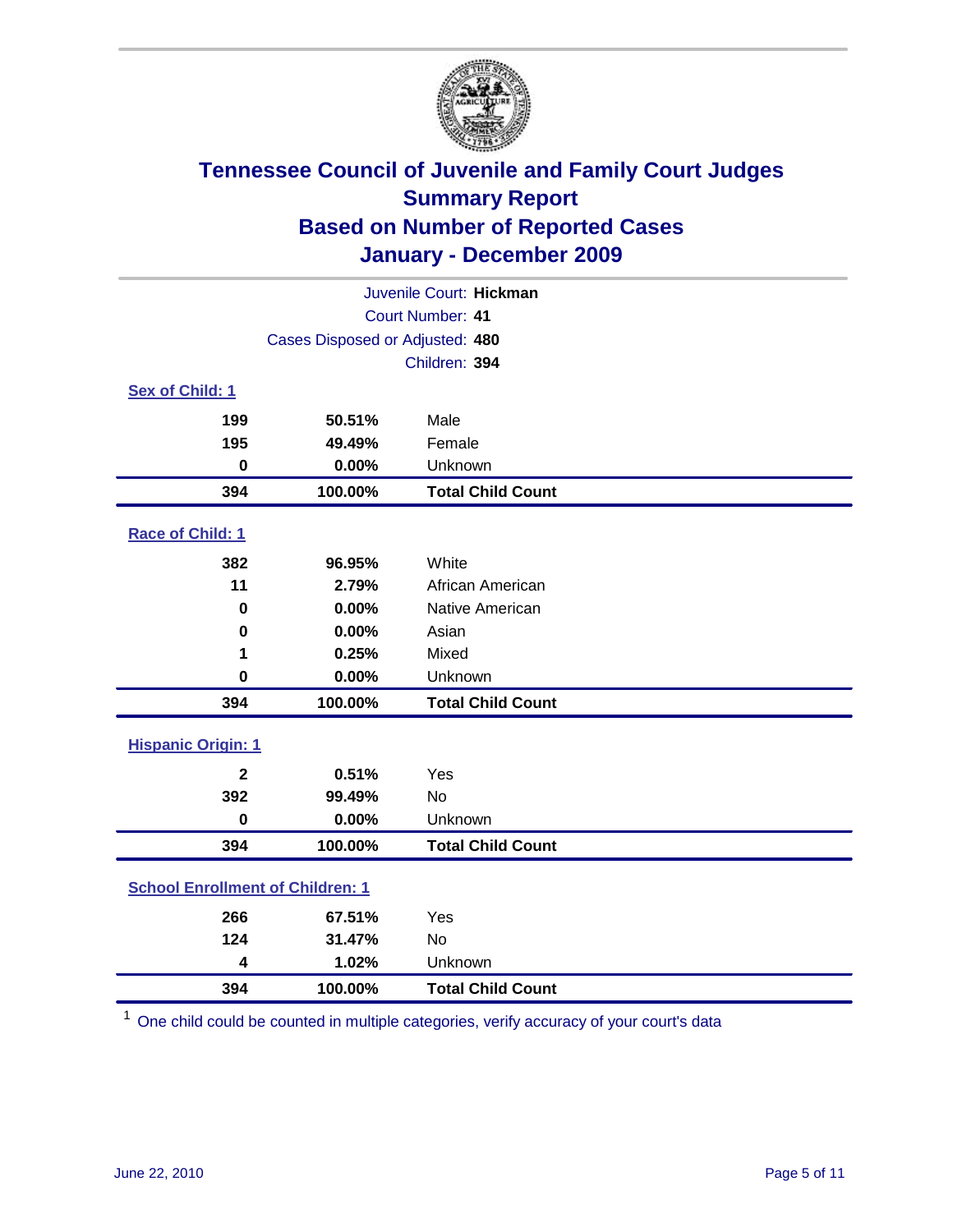

Court Number: **41** Juvenile Court: **Hickman** Cases Disposed or Adjusted: **480** Children: **394**

### **Living Arrangement of Child at Time of Referral: 1**

| 394 | 100.00%  | <b>Total Child Count</b>     |
|-----|----------|------------------------------|
| 0   | 0.00%    | Other                        |
| 4   | 1.02%    | Unknown                      |
| 2   | 0.51%    | Independent                  |
| 0   | $0.00\%$ | In an Institution            |
| 2   | 0.51%    | In a Residential Center      |
| 1   | 0.25%    | In a Group Home              |
| 23  | 5.84%    | With Foster Family           |
| 1   | 0.25%    | With Adoptive Parents        |
| 63  | 15.99%   | <b>With Relatives</b>        |
| 50  | 12.69%   | With Father                  |
| 201 | 51.02%   | With Mother                  |
| 16  | 4.06%    | With Mother and Stepfather   |
| 0   | 0.00%    | With Father and Stepmother   |
| 31  | 7.87%    | With Both Biological Parents |
|     |          |                              |

#### **Type of Detention: 2**

| 480      | 100.00%  | <b>Total Detention Count</b> |
|----------|----------|------------------------------|
| 0        | $0.00\%$ | Other                        |
| 479      | 99.79%   | Does Not Apply               |
| 0        | $0.00\%$ | Unknown                      |
| 0        | 0.00%    | <b>Psychiatric Hospital</b>  |
| $\bf{0}$ | 0.00%    | Jail - No Separation         |
| 0        | $0.00\%$ | Jail - Partial Separation    |
| 0        | $0.00\%$ | Jail - Complete Separation   |
| 1        | 0.21%    | Juvenile Detention Facility  |
| 0        | $0.00\%$ | Non-Secure Placement         |
|          |          |                              |

<sup>1</sup> One child could be counted in multiple categories, verify accuracy of your court's data

<sup>2</sup> If different than number of Cases (480) verify accuracy of your court's data.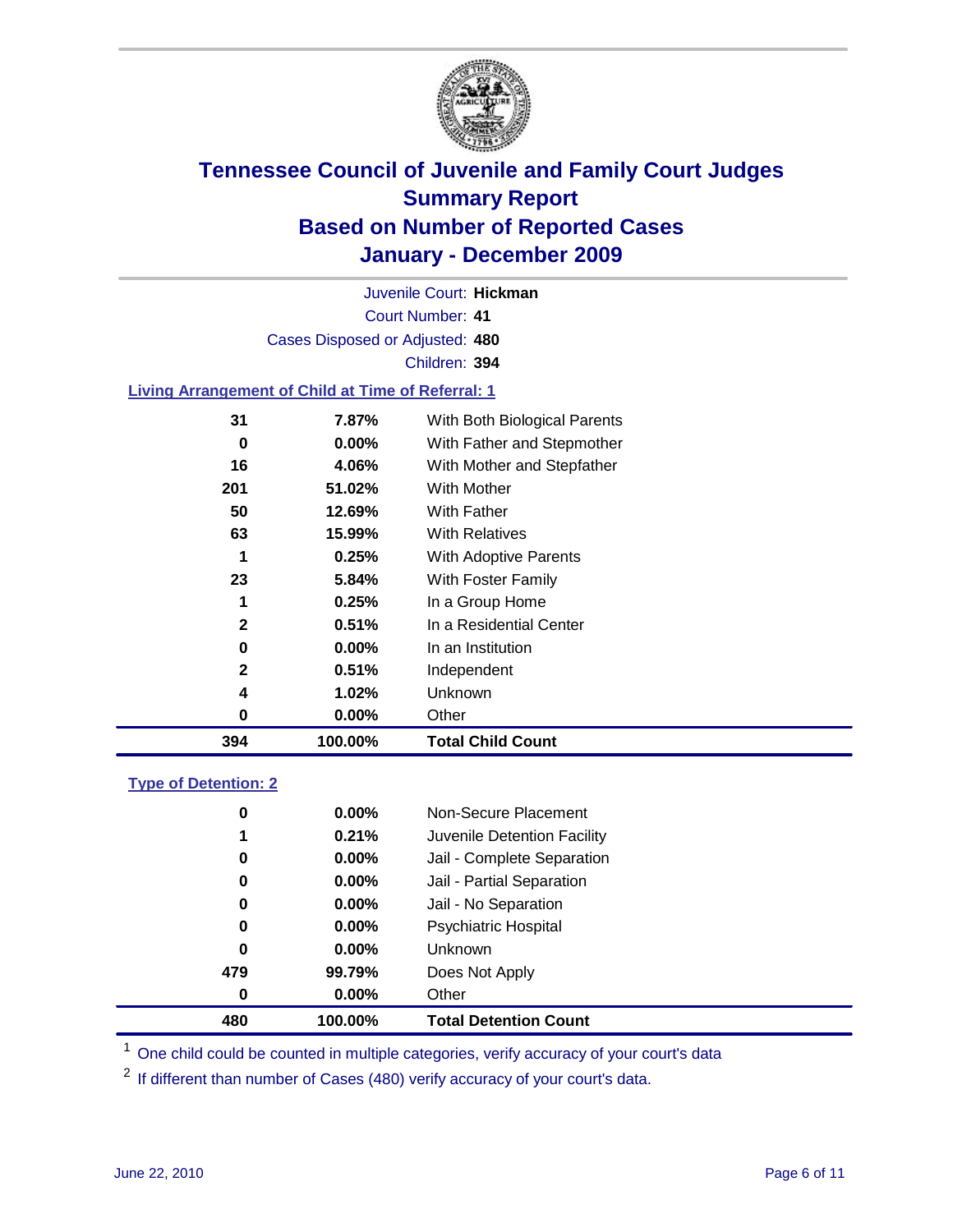

|                                                    | Juvenile Court: Hickman         |                                      |  |  |  |
|----------------------------------------------------|---------------------------------|--------------------------------------|--|--|--|
|                                                    | Court Number: 41                |                                      |  |  |  |
|                                                    | Cases Disposed or Adjusted: 480 |                                      |  |  |  |
|                                                    |                                 | Children: 394                        |  |  |  |
| <b>Placement After Secure Detention Hearing: 1</b> |                                 |                                      |  |  |  |
| 0                                                  | 0.00%                           | Returned to Prior Living Arrangement |  |  |  |
| 1                                                  | 0.21%                           | Juvenile Detention Facility          |  |  |  |
| 0                                                  | 0.00%                           | Jail                                 |  |  |  |
| 0                                                  | 0.00%                           | Shelter / Group Home                 |  |  |  |
| 0                                                  | 0.00%                           | <b>Foster Family Home</b>            |  |  |  |
| 0                                                  | 0.00%                           | Psychiatric Hospital                 |  |  |  |
| 0                                                  | 0.00%                           | Unknown                              |  |  |  |
| 479                                                | 99.79%                          | Does Not Apply                       |  |  |  |
| 0                                                  | 0.00%                           | Other                                |  |  |  |
| 480                                                | 100.00%                         | <b>Total Placement Count</b>         |  |  |  |
| <b>Intake Actions: 2</b>                           |                                 |                                      |  |  |  |
|                                                    |                                 |                                      |  |  |  |
| 439                                                | 85.74%                          | <b>Petition Filed</b>                |  |  |  |
| 37                                                 | 7.23%                           | <b>Motion Filed</b>                  |  |  |  |
| 34                                                 | 6.64%                           | <b>Citation Processed</b>            |  |  |  |
| 0                                                  | 0.00%                           | Notification of Paternity Processed  |  |  |  |
| 0                                                  | $0.00\%$                        | Scheduling of Judicial Review        |  |  |  |
| 2                                                  | 0.39%                           | Scheduling of Administrative Review  |  |  |  |
| 0                                                  | 0.00%                           | Scheduling of Foster Care Review     |  |  |  |
| 0                                                  | 0.00%                           | Unknown                              |  |  |  |
| 0                                                  | 0.00%                           | Does Not Apply                       |  |  |  |
| 0                                                  | 0.00%                           | Other                                |  |  |  |
| 512                                                | 100.00%                         | <b>Total Intake Count</b>            |  |  |  |

<sup>1</sup> If different than number of Cases (480) verify accuracy of your court's data.

<sup>2</sup> If different than number of Referral Reasons (512), verify accuracy of your court's data.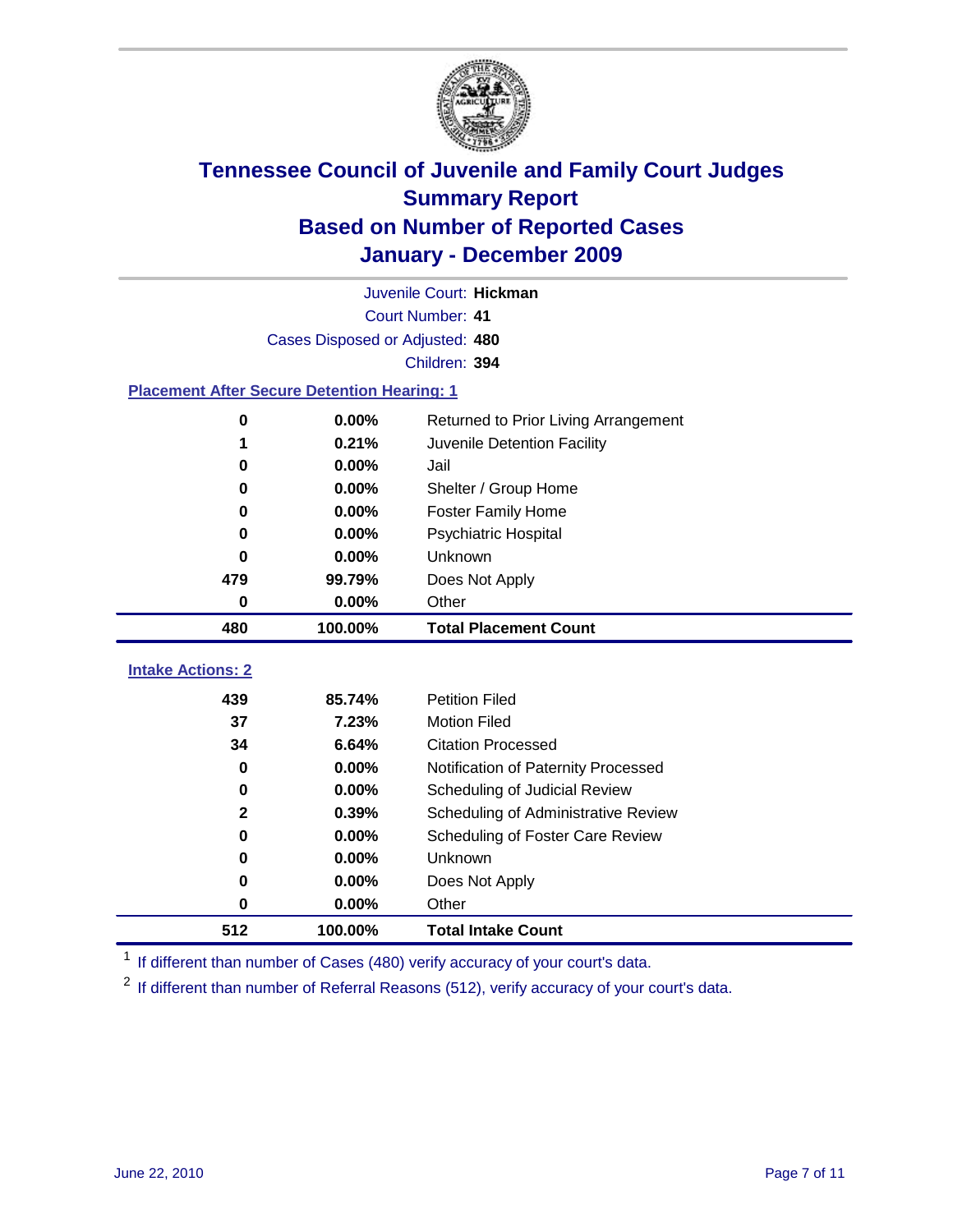

Court Number: **41** Juvenile Court: **Hickman** Cases Disposed or Adjusted: **480** Children: **394**

### **Last Grade Completed by Child: 1**

| 117      | 29.70%  | Too Young for School         |
|----------|---------|------------------------------|
| 20       | 5.08%   | Preschool                    |
| 9        | 2.28%   | Kindergarten                 |
| 14       | 3.55%   | 1st Grade                    |
| 15       | 3.81%   | 2nd Grade                    |
| 10       | 2.54%   | 3rd Grade                    |
| 10       | 2.54%   | 4th Grade                    |
| 11       | 2.79%   | 5th Grade                    |
| 20       | 5.08%   | 6th Grade                    |
| 19       | 4.82%   | 7th Grade                    |
| 34       | 8.63%   | 8th Grade                    |
| 26       | 6.60%   | 9th Grade                    |
| 35       | 8.88%   | 10th Grade                   |
| 41       | 10.41%  | 11th Grade                   |
| 9        | 2.28%   | 12th Grade                   |
| 0        | 0.00%   | Non-Graded Special Ed        |
| $\bf{0}$ | 0.00%   | <b>GED</b>                   |
| 0        | 0.00%   | Graduated                    |
| 0        | 0.00%   | <b>Never Attended School</b> |
| 4        | 1.02%   | Unknown                      |
| 0        | 0.00%   | Other                        |
| 394      | 100.00% | <b>Total Child Count</b>     |
|          |         |                              |

### **Enrolled in Special Education: 1**

| 394 | 100.00%  | <b>Total Child Count</b> |
|-----|----------|--------------------------|
| 4   | $1.02\%$ | Unknown                  |
| 384 | 97.46%   | No                       |
| 6   | 1.52%    | Yes                      |
|     |          |                          |

One child could be counted in multiple categories, verify accuracy of your court's data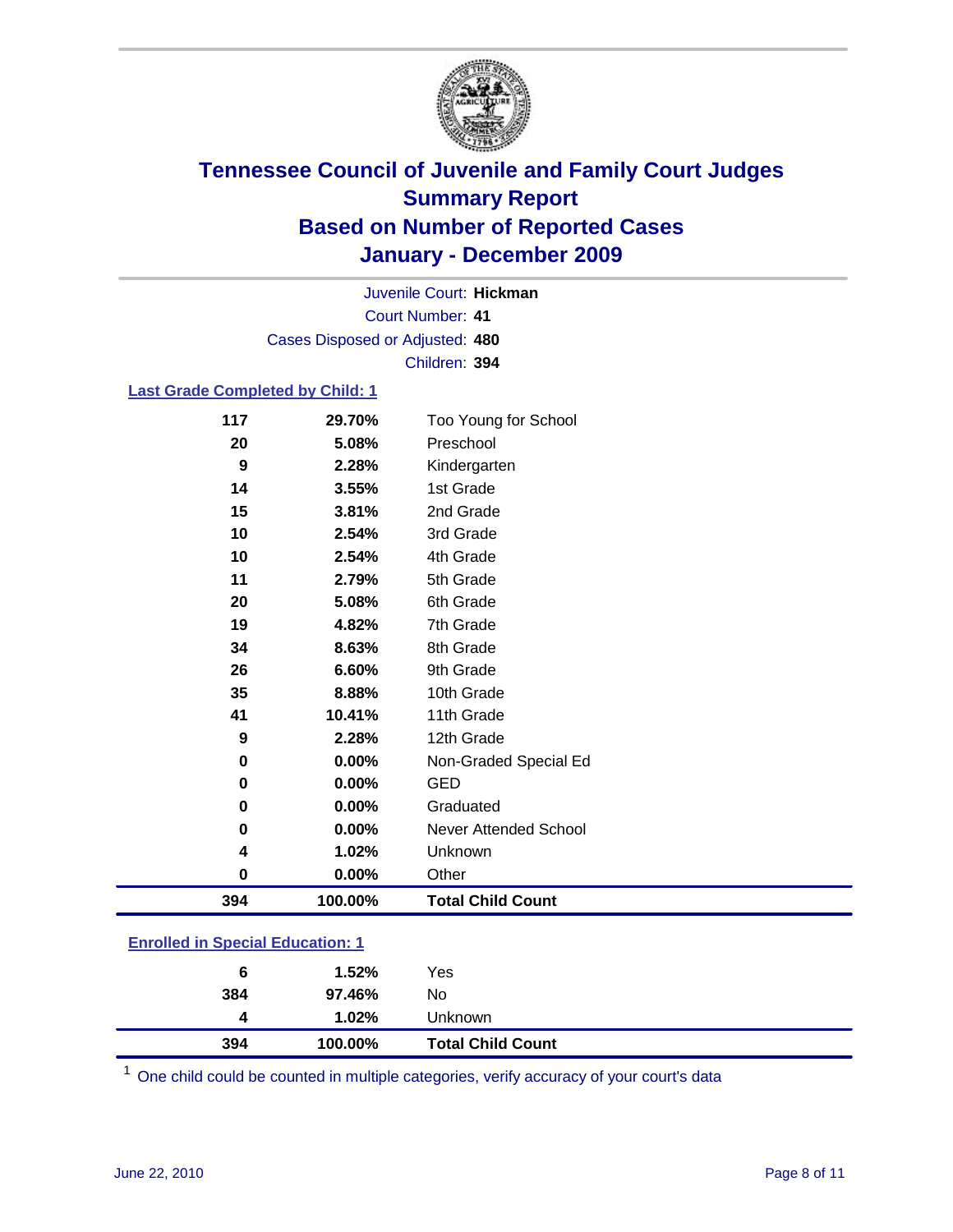

| Juvenile Court: Hickman      |                                 |                           |  |  |
|------------------------------|---------------------------------|---------------------------|--|--|
|                              | Court Number: 41                |                           |  |  |
|                              | Cases Disposed or Adjusted: 480 |                           |  |  |
|                              | Children: 394                   |                           |  |  |
| <b>Action Executed By: 1</b> |                                 |                           |  |  |
| 511                          | 99.80%                          | Judge                     |  |  |
| 1                            | 0.20%                           | Referee                   |  |  |
| 0                            | $0.00\%$                        | <b>YSO</b>                |  |  |
| 0                            | $0.00\%$                        | Other                     |  |  |
| 0                            | $0.00\%$                        | Unknown                   |  |  |
| 512                          | 100.00%                         | <b>Total Action Count</b> |  |  |

### **Formal / Informal Actions: 1**

| 82  | 16.02%   | Dismissed                                        |
|-----|----------|--------------------------------------------------|
| 81  | 15.82%   | Retired / Nolle Prosequi                         |
| 22  | 4.30%    | <b>Complaint Substantiated Delinquent</b>        |
| 8   | 1.56%    | <b>Complaint Substantiated Status Offender</b>   |
| 18  | 3.52%    | <b>Complaint Substantiated Dependent/Neglect</b> |
| 3   | 0.59%    | <b>Complaint Substantiated Abused</b>            |
| 0   | $0.00\%$ | <b>Complaint Substantiated Mentally III</b>      |
| 0   | $0.00\%$ | Informal Adjustment                              |
| 0   | $0.00\%$ | <b>Pretrial Diversion</b>                        |
| 0   | $0.00\%$ | <b>Transfer to Adult Court Hearing</b>           |
| 0   | 0.00%    | Charges Cleared by Transfer to Adult Court       |
| 227 | 44.34%   | <b>Special Proceeding</b>                        |
| 0   | 0.00%    | <b>Review Concluded</b>                          |
| 71  | 13.87%   | Case Held Open                                   |
| 0   | $0.00\%$ | Other                                            |
| 0   | $0.00\%$ | Unknown                                          |
| 512 | 100.00%  | <b>Total Action Count</b>                        |

<sup>1</sup> If different than number of Referral Reasons (512), verify accuracy of your court's data.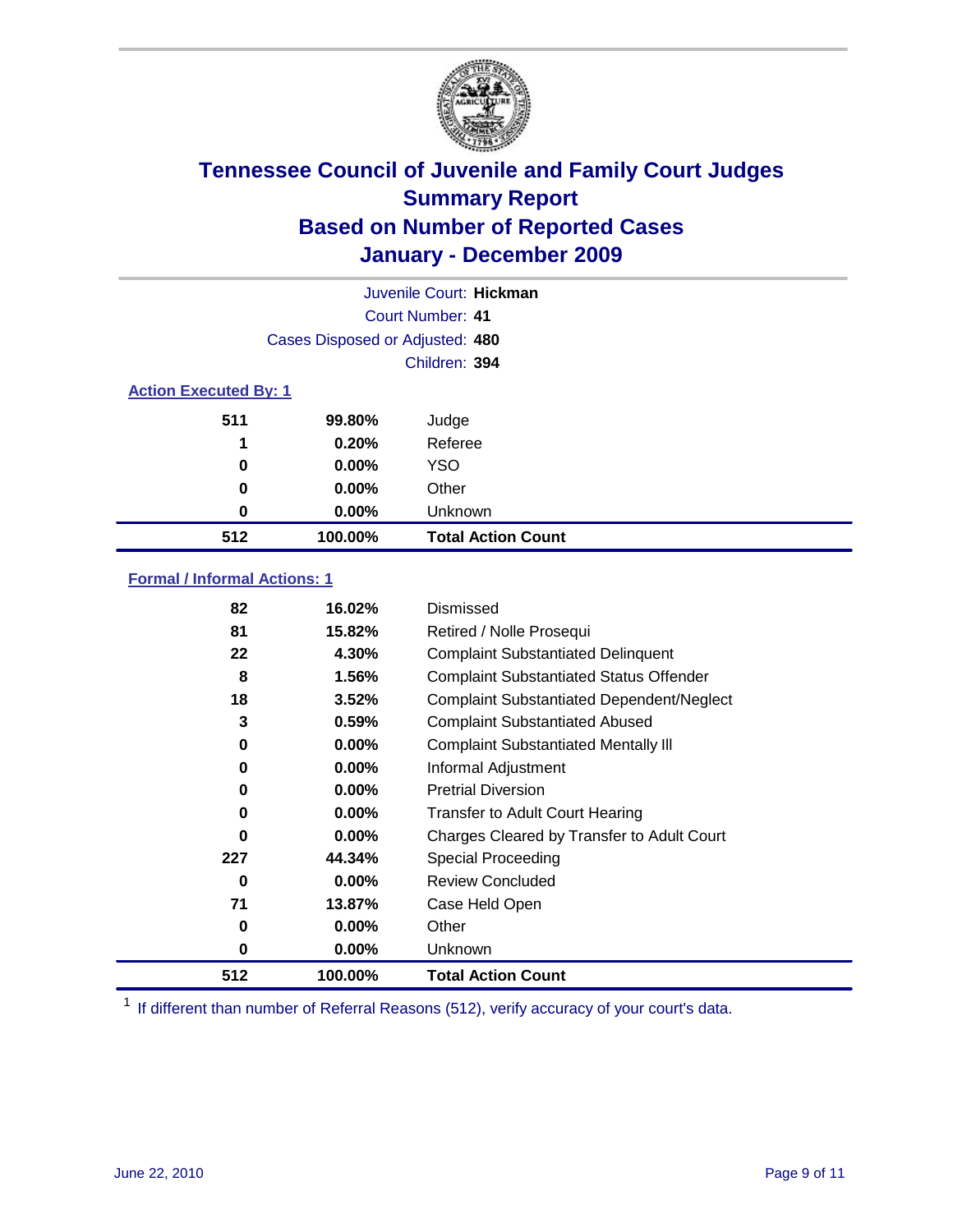

|                       |                                 | Juvenile Court: Hickman                               |
|-----------------------|---------------------------------|-------------------------------------------------------|
|                       |                                 | <b>Court Number: 41</b>                               |
|                       | Cases Disposed or Adjusted: 480 |                                                       |
|                       |                                 | Children: 394                                         |
| <b>Case Outcomes:</b> |                                 | There can be multiple outcomes for one child or case. |
| 73                    | 8.24%                           | <b>Case Dismissed</b>                                 |
| 63                    | 7.11%                           | Case Retired or Nolle Prosequi                        |
| 27                    | 3.05%                           | Warned / Counseled                                    |
| 75                    | 8.47%                           | <b>Held Open For Review</b>                           |
| 4                     | 0.45%                           | Supervision / Probation to Juvenile Court             |
| 0                     | 0.00%                           | <b>Probation to Parents</b>                           |
| 1                     | 0.11%                           | Referral to Another Entity for Supervision / Service  |
| 12                    | 1.35%                           | Referred for Mental Health Counseling                 |
| 14                    | 1.58%                           | Referred for Alcohol and Drug Counseling              |
| 0                     | 0.00%                           | <b>Referred to Alternative School</b>                 |
| 0                     | 0.00%                           | Referred to Private Child Agency                      |
| 2                     | 0.23%                           | Referred to Defensive Driving School                  |
| 0                     | 0.00%                           | Referred to Alcohol Safety School                     |
| 0                     | 0.00%                           | Referred to Juvenile Court Education-Based Program    |
| 1                     | 0.11%                           | Driver's License Held Informally                      |
| 0                     | 0.00%                           | <b>Voluntary Placement with DMHMR</b>                 |
| 0                     | 0.00%                           | <b>Private Mental Health Placement</b>                |
| 0                     | 0.00%                           | <b>Private MR Placement</b>                           |
| 0                     | 0.00%                           | Placement with City/County Agency/Facility            |
| 0                     | 0.00%                           | Placement with Relative / Other Individual            |
| 1                     | 0.11%                           | Fine                                                  |
| 33                    | 3.72%                           | <b>Public Service</b>                                 |
| 5                     | 0.56%                           | Restitution                                           |
| 0                     | 0.00%                           | <b>Runaway Returned</b>                               |
| 4                     | 0.45%                           | No Contact Order                                      |
| 0                     | 0.00%                           | Injunction Other than No Contact Order                |
| 0                     | 0.00%                           | <b>House Arrest</b>                                   |
| 5                     | 0.56%                           | <b>Court Defined Curfew</b>                           |
| 0                     | 0.00%                           | Dismissed from Informal Adjustment                    |
| 0                     | 0.00%                           | <b>Dismissed from Pretrial Diversion</b>              |
| 0                     | 0.00%                           | Released from Probation                               |
| 0                     | 0.00%                           | <b>Transferred to Adult Court</b>                     |
| 0                     | $0.00\%$                        | <b>DMHMR Involuntary Commitment</b>                   |